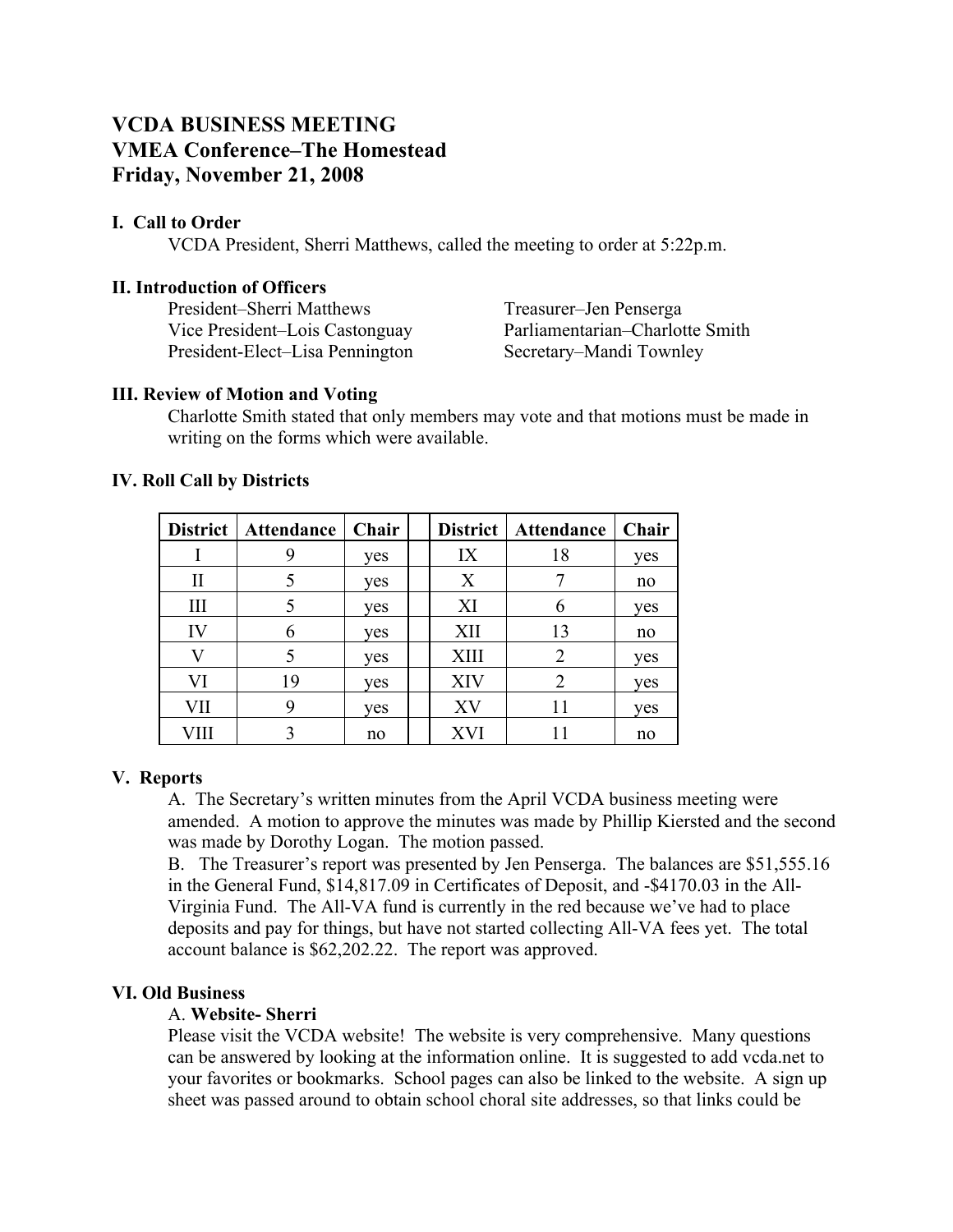updated.

# **B. The Literature Manual Committee- Lisa and Sherri**

Lisa and Sherri have been working on the Literature Manual. They were able to remove duplicate entries and make corrections as needed. The list can be found on the website. It is sorted by composer, but can be saved to your computer and resorted by title, grade level, etc. Lisa discussed the process of adding new pieces to the manual. The committee met on Thursday afternoon and graded 300+ new pieces. They will be added to the manual and updated online by next week. Our manual now seems more comprehensive than the NY manual! Lisa recognized the manual committee members for being "awesome!" They plan to meet again during All-VA Chorus. If you would like to submit a piece, the forms can be found on the website, but wait until they've been revised before downloading. Please be sure to follow the instructions carefully:

- 1. Check the list first to make sure that it is not already listed.
- 2. Don't send originals. Make 1 temporary copy for the committee to use.
- 3. The grading rubric used to evaluate pieces is posted online.
- 4. Please print, and be neat.
- 5. Spelling and punctuation must be accurate. There will be an appeal process. You must be prepared to quote the rubric to support your request.

**Special Announcement:** Beeper Coffman discussed Music In Our Schools Month. The theme for this year is "Music! Just Imagine..." There is a new hook for teachers- Students grades 7-12 can enter a composition competition. The links to the forms are available from the VMEA website. Pieces could be chosen to be included on The World's Largest Concert Program. Deadline for entries is January 5, 2009.

#### **C. Terry Hall gave an update on the Honors Choir rehearsals.**

Terry thanked all teachers for their assistance and support and adding to the success of the event. He specifically thanked the audition committee, Lois, Mandi, Charlotte, Michael, Patty, Gretchen, and Ernest for volunteering to organize Chaperone slots*.* Dr. Hilary Apfelstadt is super and is very complimentary on the preparation of the students*.*  The Robert Stamback Memorial Scholarship went to DeMarco Vershaun King, a student at Magna Vista High School. The event for 2009 will again be held at The Homestead. Craig Jessop, formerly the director of The Mormon Tabernacle Choir, now head of the music department at Utah State University, will be the conductor*.* Regarding auditions for Honor's Choir, there were some new procedures put into place this year. Some worked, but some still need to be tweaked. We will work on making the communication system more comprehensive to prevent people from being left out of the loop. We are pleased that we were able to save some paper using electronic communication. There is a possibility of rehearsal CDs for next year. The audition piece will be changed for next year, but will be announced later. The Honor's concert will begin tomorrow around 2:15pm.

**Special Announcement-** Betty Tabor spoke about the Robert Stamback Award. Bob was born and raised in Roanoke, then moved to Richmond and helped to open Lake Braddock Secondary School. He was honored to open a general session at conference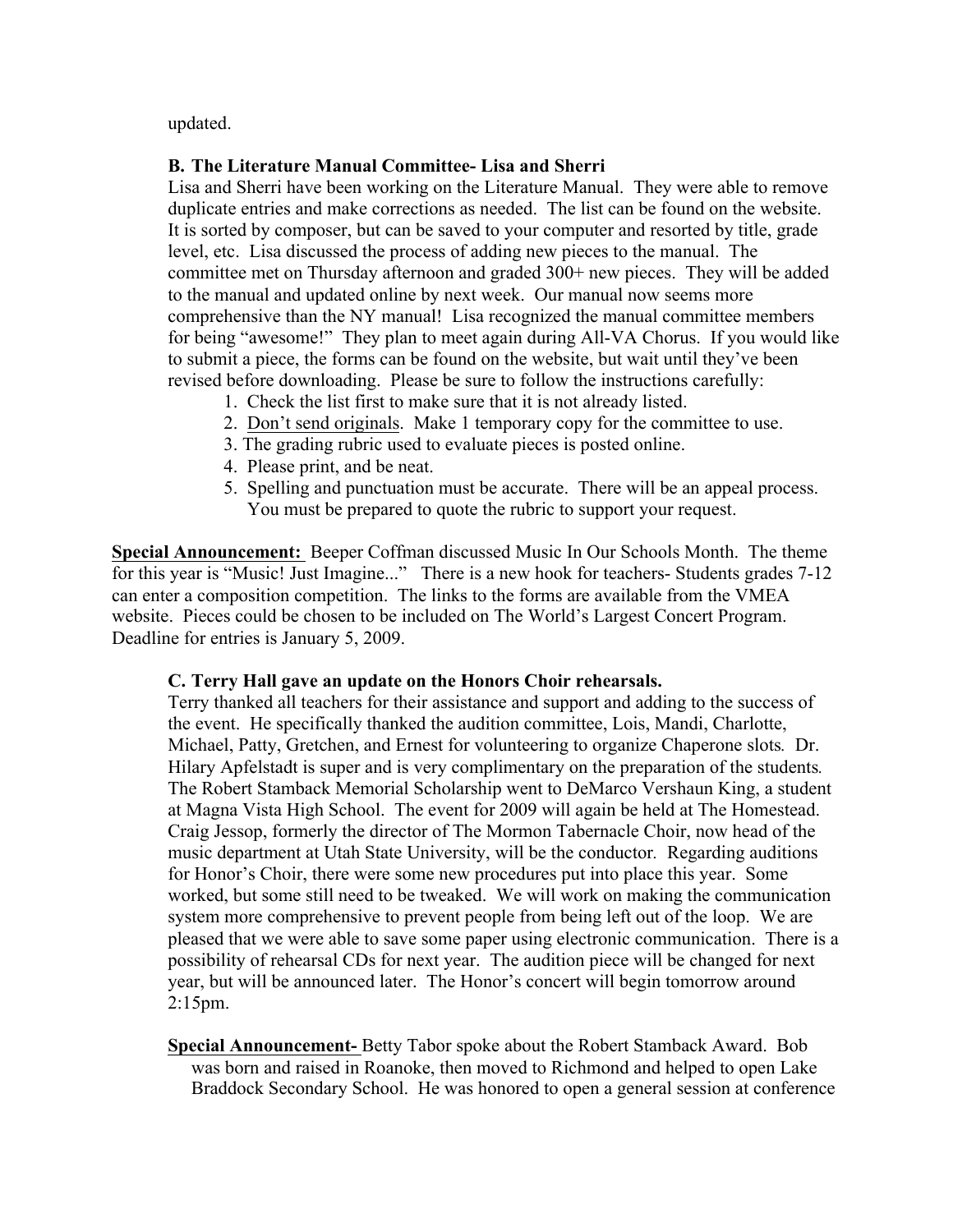with one of his choirs. Bob helped start Honor's Choir with Harriett Heath. He had a massive stroke 3 months after retiring, but still attended conference and supported music events until he passed 2 years ago. He is very deserving to have an Honor's Choir scholarship in his name. However, there is only \$1200 left in fund. Please make donations to Moe or Vinny to keep the award going for years. Also, there were only 6 applications this year, so be sure to encourage students to apply. Application information is on the website.

**Special Announcement-** Cindy Freeman spoke regarding *Notes* as the choral rep for the editorial board. *Notes* needs articles submitted by teachers. Publishing an article counts 90pts towards recertification. If you are interested in writing an article, pick up a form from Cindy or check the VMEA website for information. The spring issue of *Notes* will focus on a choral theme. Articles submitted but not used may be held on file to be published later. You will be notified if your article is not suitable for publication. You may also suggest topics of interest for possible topics.

#### **D. Honor's Choir Audition Clarification's- Lois**

We are working to use more electronic communication. We are also working on the website to include examples of previous sight-reading exercises that were used in the audition. CHANGE for next year: Keys will be random and changed from year to year. Keys chosen will be accessible for voice parts. Sight-reading rules have not changed and can be found on the website: "The exercise will be eight measures in length in common time. It will include intervals of thirds, fourths and fifths. The range can be down to "ti" and up to "la". Note and rest values from eighth to whole notes may be used, including dotted rhythms." The 2009 audition date may be changed to the second Saturday in October (October 10) to avoid SATs. The change is pending approval from Longwood. Moving the date will create time crunch for Terry on preparing event, so pay CAREFUL attention to deadlines. A box for special requests will be included in online form, so that they will be included when you register initially. Requests made on paper form will be too late.

#### **E. All-Virginia Chorus information:**

- 1. Massaponax High School, Shannon Forry and Joe Eveler, Hosts
- 2. April 23-25, 2009
- 3. Two hotels will be used. Homewood Suites–Dist. 1-8 and Hampton Inn–Dist. 9 -16.
- 4. Guest Conductor for SATB choir–Dr. Charles Robinson- UMKC Conservatory Guest Conductor for SSAA choir–Dr. David Brunner- U of Central Florida
- 5. ACDA Middle School Choir will be hosted by Erica Foreman at Thornburg Middle School. Rhonda Miller spoke about ACDA Middle School All-State. Deadline for submissions is December 8. Applications available at ACDA booth or online. Becky Tyree discussed the fiasco that occurred with acceptance letters for High School ACDA Honor's Choir. Please check the website if you submitted students for clarifications. Email if you have questions, and thanks for understanding! The Voices United Conference with David Brunner conducting was announced. Dr. Don Krudop reminded that to